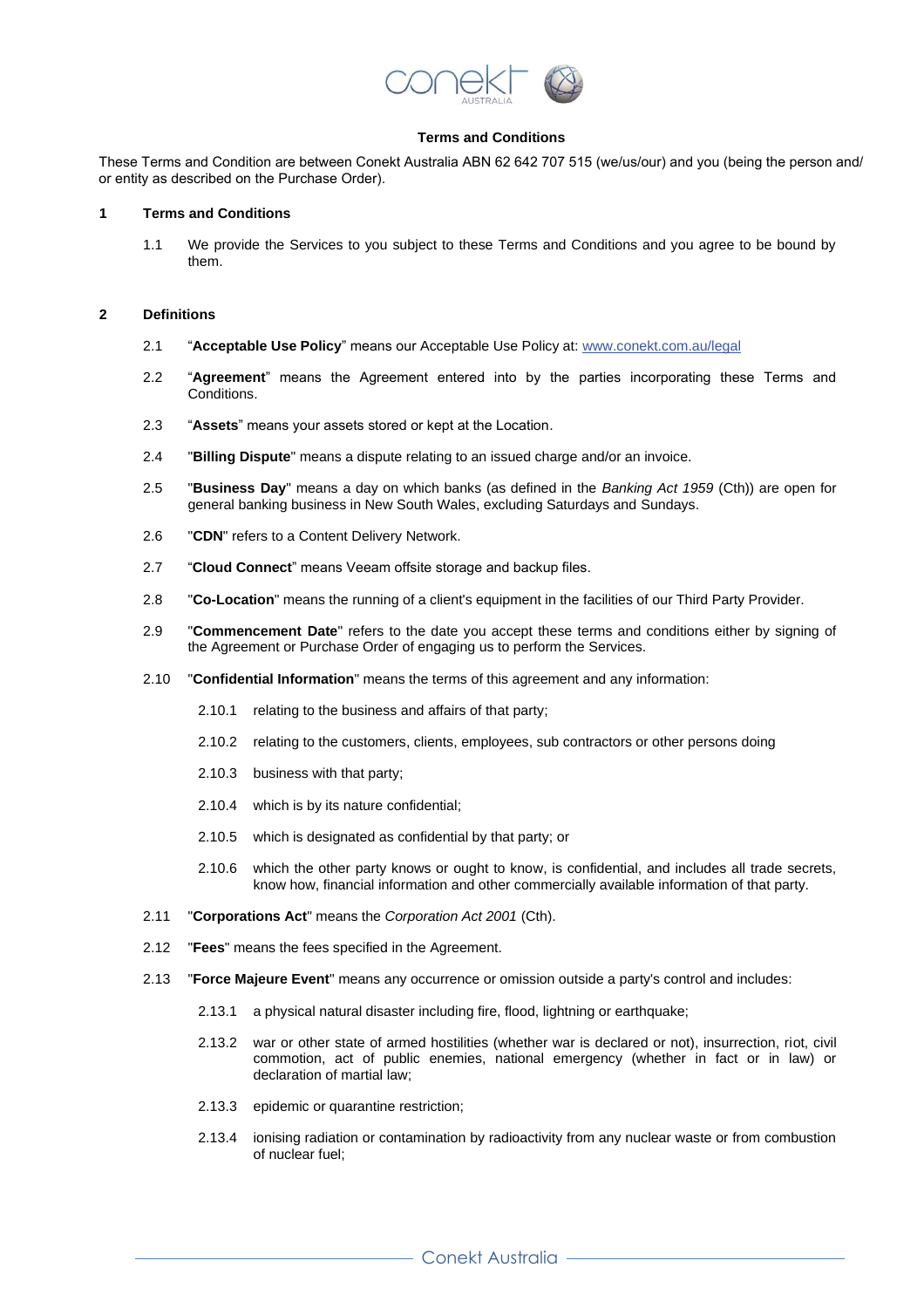

- 2.13.5 confiscation, nationalisation, requisition, expropriation, prohibition, embargo, restraint or damage to property by or under the order of any government agency;
- 2.13.6 law taking effect after the date of this agreement; and
- 2.13.7 strike, lock-out, stoppage, labour dispute or shortage including industrial disputes that are specific to a party or the party's subcontractors.
- 2.14 "**Gigabyte**" or "**GB**" means 1073741824 eight-bit bytes.
- 2.15 "**Insolvency Event**" means:
	- 2.15.1 a liquidator, receiver, receiver and manager, administrator, official manager or other controller (as defined in the Corporations Act), trustee or controlling trustee or similar official is appointed over any of the property or undertaking of the person;
	- 2.15.2 the person or the person's property or undertaking becomes subject to a personal insolvency arrangement under part X Bankruptcy Act 1966 (Cth) or a debt agreement under part IX Bankruptcy Act 1966 (Cth);
	- 2.15.3 the person is or becomes unable to pay its debts when they are due or is or becomes unable to pay its debts within the meaning of the Corporations Act or is presumed to be insolvent under the Corporations Act;
	- 2.15.4 the person ceases to carry on business; or
	- 2.15.5 an application or order is made for the liquidation of the person or a resolution is passed or any steps are taken to liquidate or pass a resolution for the liquidation of the person, otherwise than for the purpose of an amalgamation or reconstruction.
- 2.16 "**Interest**" means interest on any payment owing under this agreement calculated:
	- 2.16.1 at the rate which is 2% in excess of the published Australia and New Zealand Banking Group Limited variable interest rate for personal loans or, if lower, the maximum rate permitted by applicable law; and
	- 2.16.2 daily from the date on which such payment was due to the date on which the payment is made (both inclusive) including the relevant Interest.
	- 2.16.3 Location means the location where your hardware or equipment is located or stored.
- 2.17 **"Privacy Policy"** means our Privacy Policy located at: www.conekt.com.au/legal
- 2.18 "**Related Body Corporate**" has the meaning given to that term by section 9 of the Corporations Act.
- 2.19 "**Services**" means any product(s) or service(s) you have signed up to use. This can include, but is not limited to, the provisioning of space on one of our servers, a connection to and from the internet for web, email and FTP functions, Virtual Private Servers and Cloud Infrastructure. These product(s) and service(s) are fully identified within the Agreement.
- 2.20 "**Telecommunications Act**" means the *Telecommunications Act 1997* (Cth).
- 2.21 "**Term**" means the term contemplated by clause 4.1 and 4.2.
- 2.22 "**Third Party Provider**" means any third-party provider that we engage to provide the Services from time to time on our behalf.

## **3 Acceptance**

- 3.1 You accept these Terms and Conditions upon signing the Agreement.
- 3.2 You acknowledge that we supply the Services subject to the terms and conditions of our Service Level Agreement, Privacy Policy and Acceptable Use Policy.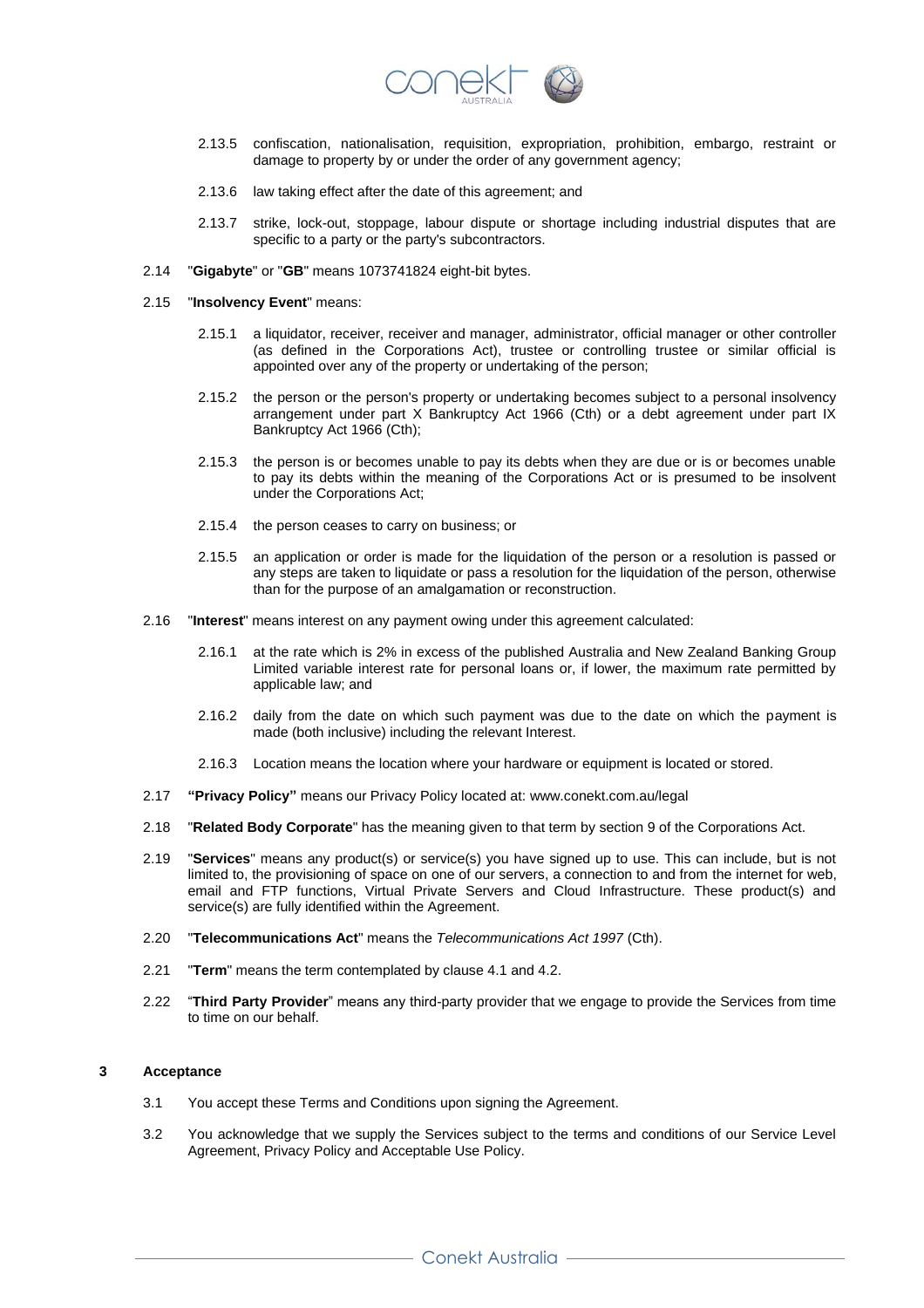

3.3 You acknowledge having read the above documents and warrant that you understand the nature and effect of those documents and agree to be bound by them.

### **4 Term**

- 4.1 You commit to the term for Services as set out in the Agreement and thereafter on a month to month basis in perpetuity subject to written cancellation by you or your commitment to a further term.
- 4.2 If you terminate the Services at any time prior to the expiration of the Term you will be liable to us for the remaining fees payable to us as if you had completed the Term and any holding over period of that Term.

### **5 Server Use**

- 5.1 You acknowledge that:
	- 5.1.1 we provide access to servers subject to terms and conditions of a Third Party Provider that has the right to refuse service and/or access to its servers to anyone;
	- 5.1.2 we do not allow any of the following content to be stored or accessed on our Third Party Provider's servers or within any other owned equipment connected to their network:
		- i) Illegal material, including copyrighted works, commercial audio, video, or music files, and any material of any type in violation of any Federal, State or Local law or regulation anywhere in the world.
		- ii) Adult material, including pornography, erotic images, or otherwise lewd or obscene content of any type. What constitutes "adult material" is entirely at the discretion of the Third Party Provider.
		- iii) Bittorrent.
		- iv) Warez, including pirated software, ROMS, emulators, phreaking, hacking, password cracking. IP spoofing, etc., and encrypting of any of the above. Also includes any sites which provide "links to" or "how to" information about such material.
- 5.2 You will comply, and will ensure that you comply, with our Acceptable Use Policy. You confirm that you have read and understood the Acceptable Use Policy prior to signing this Agreement
- 5.3 You acknowledge that we may at any time amend the Acceptable Use Policy or cancel the Acceptable Use Policy and introduce a replacement Acceptable Use Policy and such amendment, cancellation or replacement shall be binding on you on and from the date that it is published on our web site.

## **6 Availability of Services**

- 6.1 We will endeavour to provide continuous availability of all Services to you, we will not be liable for any service interruptions or downtime.
- 6.2 Scheduled maintenance will be performed at times which is deemed suitable by us which has the least noticeable impact on you, and should it require the Services to be offline for greater than thirty (30) minutes, We will post details of the scheduled maintenance at least two (2) days prior. You are required to raise any conflicts you may have with a scheduled maintenance window within one (1) day of the notification being sent.
- 6.3 Unscheduled maintenance will be performed as required and should the Services be offline for greater than thirty (30) minutes we will post details of the maintenance and any updates until it has been completed.
- 6.4 In some cases, we will utilise the services of other providers, such as when overseas services are required. We have no direct control over all services provided by other providers and hence will not be liable for any service interruptions or downtime. Third Party Provider will ensure that any such downtime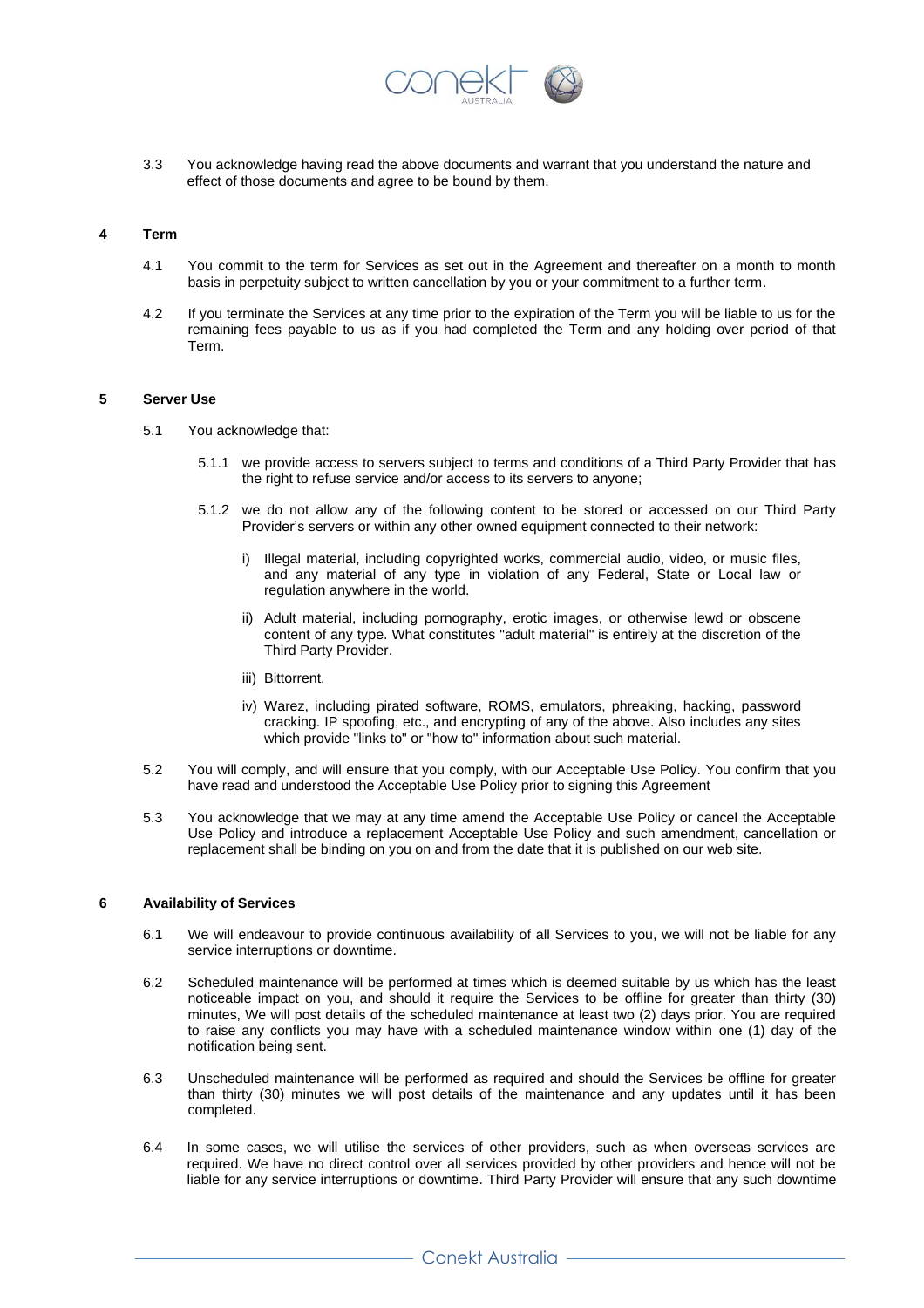

is communicated to you.

## **7 Charges**

- 7.1 The charges payable by you for the Services are payable in accordance with this clause 7 and as set out as in the Agreement or as otherwise agreed in writing between the parties from time to time.
- 7.2 We are entitled to charge a \$25 fee for accounts not set up on direct debit.

### **8 Data Charges:**

- 8.1 Traffic Charges are calculated in accordance with either of the following two options:
	- 8.1.1 Flat Rate, where the monthly Traffic Charges are fixed and do not vary in relation to traffic usage; or
	- 8.1.2 Usage Based, where the Traffic Charges are calculated at the rates set out in the Agreement and, in respect of each month during the term of this Agreement, shall be the greater of:
		- (i) the amount specified in the Agreement as the Minimum Monthly Fee payable; or
		- (ii) the total amount calculated at the rate per Gigabyte specified in the Agreement, for inbound traffic (i.e. traffic sent from the Servers network to Your network); and
		- (iii) the total amount calculated at the rate per Gigabyte specified in the Agreement, for outbound traffic (i.e. traffic sent from your network to the internet).
	- 8.1.3 determine the volume of traffic calculated by the number of Gigabytes and our calculations shall be final and binding on the parties.

## **9 Power Charges**

- 9.1 In the case where you have servers co-located within the facilities of our Third Party Provider, you have been allocated a certain amount of power for each piece of equipment, as outlined in the Agreement.
- 9.2 If your equipment exceeds the amount allocated, you will be asked to purchase additional power capacity to meet the requirements of your server. This will be billed at the same rate as specified in the Agreement.

## **10 Access Charges:**

10.1 Outside of the free monthly visits (if any) as specified in the Agreement, you will be charged at the rate outlined in the Agreement for access to your equipment. Additional charges may occur for out of standard business hours.

## **11 Limitation of Liability**

- 11.1 We shall not be liable to you for harm caused by or related to your Service or inability to utilise the Service unless caused by our gross negligence or wilful misconduct.
- 11.2 We shall not be liable to you for lost profits, direct or indirect, special or incidental, consequential or punitive, or damages of any kind whether or not they were known or should have been known.
- 11.3 Notwithstanding anything else in this agreement, the maximum aggregate liability of us, any of our employees, agents or affiliates, under any theory of law shall not exceed a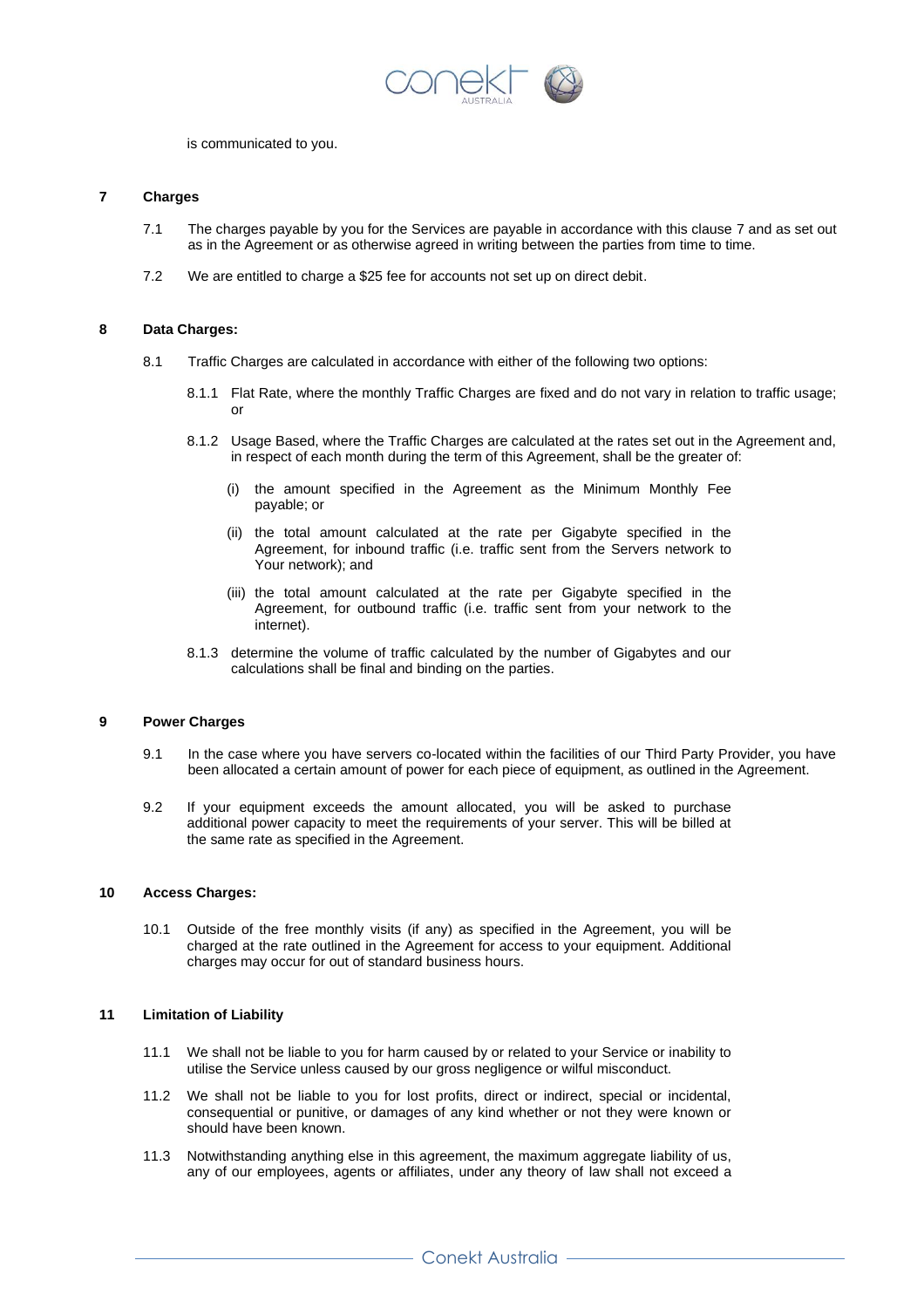

payment in excess of the amount paid by you for the Service in question for the six months prior to the occurrence of the event(s) giving rise to the claim.

#### **12 Client General Warranties and Undertakings**

- 12.1 You warrant that you will keep any passwords or sensitive information used with the Service in a secure location.
- 12.2 You warrant that you hold and will continue to hold the copyright for data stored on our Third Party Provider's servers, or that you are licensed and will continue to be licensed to use that data.
- 12.3 You warrant that at the time of entering into this agreement you are not relying on any representation made by us which has not been expressly stated in this agreement, or on any descriptions or specifications contained in any other document produced by us.
- 12.4 You warrant that all due care has been taken to ensure data integrity on our Third Party Provider's servers. This includes an undertaking that you will conduct computer virus scanning and other tests as necessary to ensure that the data uploaded by you onto or downloaded by you from the server does not contain any computer virus and will not in any way, corrupt the data or systems of any person.
- 12.5 You agree that you are solely responsible for dealing with anyone who accesses your data, and that you will not refer complaints or inquiries in relation to such access to us.

#### **13 General Warranties and Undertakings**

- 13.1 We accept liability for the supply of the Service to you to the extent provided in this agreement.
- 13.2 We do not warrant that:
	- 13.2.1 the Services provided within this agreement will be uninterrupted or error free;
	- 13.2.2 the Services will meet your requirements, other than as expressly set out in this agreement;
	- 13.2.3 the Services will not be subjected to external hacking attempts, viruses, worms, denial of service attacks, or other persons gaining unauthorised access to the Service or our internal Third Party Provider systems.
- 13.3 We do not make or give any express or implied warranties including, without limitation, the warranties of merchantability or fitness for a particular purpose, or arising from a course of dealing, usage or trade practice, with respect to any goods or services provided under or incidental to this agreement.
- 13.4 No oral or written information or advice given by our representatives or employees, to you, shall create a warranty or in any way increase the scope of the express warranties hereby given, and you should not rely on any such information or advice.
- 13.5 In no event will we be liable to you for any loss of business, contracts, profits or anticipated savings or for any other indirect or consequential or economic loss whatsoever.

## **14 Fees and Credit Management**

- 14.1 In relation to fees for Services:
	- 14.1.1 Fees for Services ordered by you shall begin on the date specified on the Agreement and shall be prorated to include all days until the first day of the next month, and the chosen billing cycle in advance. This may be monthly, quarterly, semi-annually, annually or biennially as determined by us.
	- 14.1.2 The first day of the month will serve as the anniversary date for all future billings including one time fees, upgrades, additional services, cancellations and service credits, unless the Services only allows annually or biennially billing cycles (eg. domain name registrations, etc).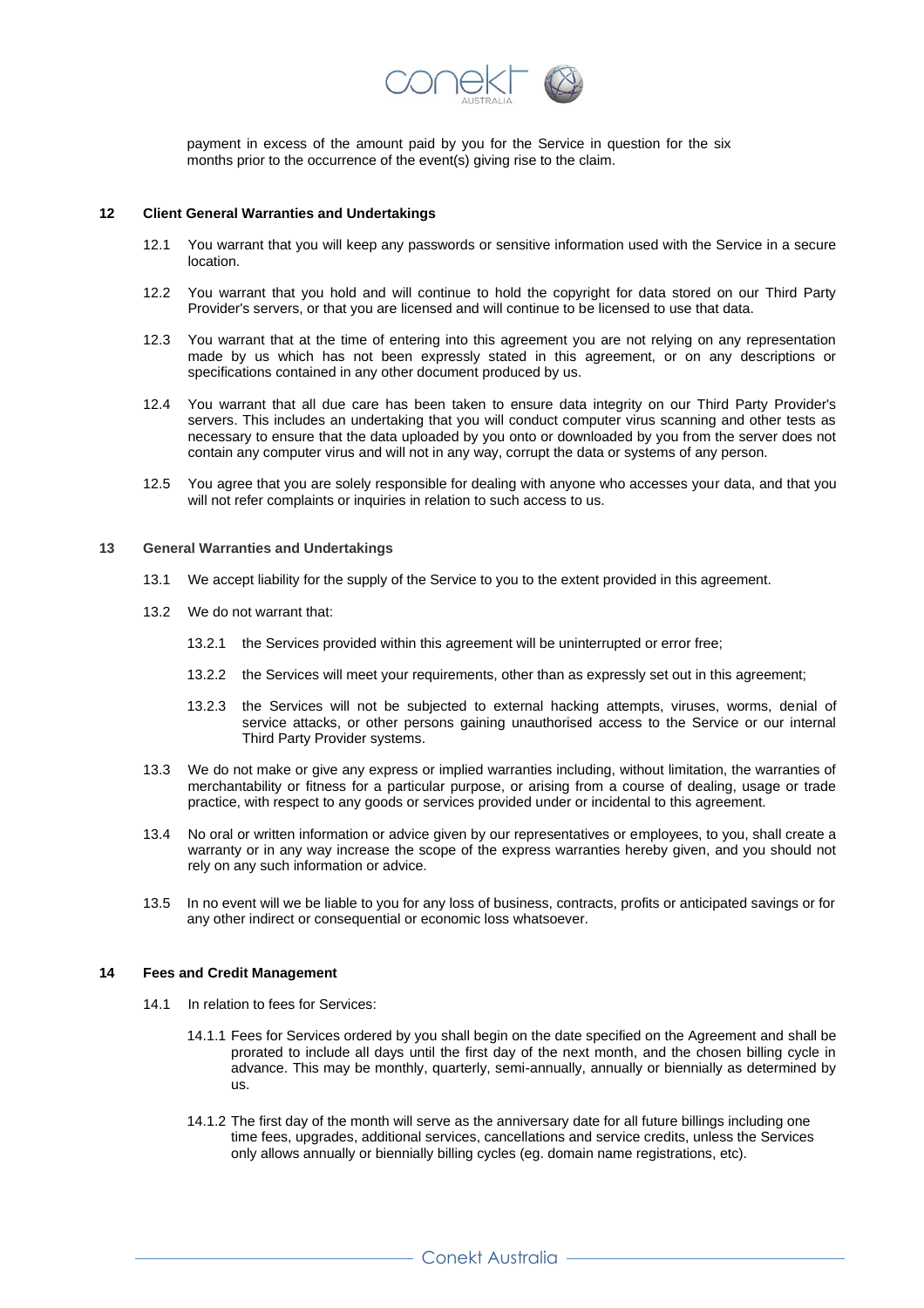

- 14.1.3 Fees are due in advance of the billing cycle and will be invoiced to you seven (7) days prior to the due date. If a credit card is stored on file, it will be charged three (3) days prior to the due date, to allow sufficient time for any potential issues (such as insufficient funds, expired cards, etc) to be rectified before the due date.
- 14.1.4 All fees are due within the period specified on the invoice and as outlined in the relevant specific schedule.
- 14.1.5 The Company reserves the right to report a Customer's delinquent account to a credit reporting agency should payment remain outstanding for more than 60 days. In addition the Company may refer the outstanding account for debt collection or issue legal proceedings to recover any outstanding invoices. Should an account be referred for debt collection the Customer acknowledges and agrees to pay debt collection charges to be calculated at not less than 20% plus GST and will be incurred on the day the Company refers the matter to their nominated debt collection agency. The Customer shall also be liable for interest and all legal recovery costs associated with such action on a solicitor and own Customer or indemnity cost basis.
- 14.2 In relation to fees for DaaS:
	- 14.2.1 Fees for services will be incurred on a monthly basis, beginning at the time of your first instance provisioning.
	- 14.2.2 The first day of the month will serve as the anniversary date for all future billings, including one time fees, upgrades, additional services, cancellations and service credits.
	- 14.2.3 Fees are payable in arrears, with the billing cycle beginning on the first day of the month, and ending on the last day of the month. Fees will be processed via Direct Debit at the time of invoice generation (1st day of the month, for the previous month). If your account has insufficient funds you will be liable default payment fees and are expected to make alternate payment arrangements to pay the balance outstanding per the invoice sent to you.
	- 14.2.4 If you do not make alternate arrangements to settle your account within 3 days of the balance becoming due (date of invoice issue), we reserve the right to disable your account and suspend any currently running services.

## **15 Fees for upgrades to Services**

- 15.1 Upgrades ordered by you on the billing anniversary date will be billed for a full cycle and will continue each cycle on the anniversary date, unless the Services only allows annually or biennially billing cycles (eg. domain name registrations, etc).
- 15.2 Upgrades ordered by you after the billing anniversary date will be prorated to the next anniversary date at the full monthly costs. Future fees will appear as the new plan from your existing anniversary billing date.
- 15.3 Fees for upgrades will be payable within seven (7) days of the upgrade taking place. If a credit card is stored on file, it will be charged three (3) days prior to the due date, to allow sufficient time for any potential issues (such as insufficient funds, expired cards, etc) to be rectified before the due date.
- 15.4 Additional fees may be payable for upgrades where manual work is required by us to process the upgrade request (eg. single hosting to reseller hosting, intercontinental transfers, inter-server transfers, etc).

#### **16 Fees for downgrades to Services**

- 16.1 You may only downgrade your Services without penalty in circumstances where you have not entered into a fixed term Agreement with us or if your have entered into a fixed term Agreement which has expired you have given us at least 28 days written notice of your intention to downgrade.
- 16.2 In relation to fees for downgrades to Services:
	- 16.2.1 Downgrades will be processed when the request is received by us from you, unless otherwise specified in the request.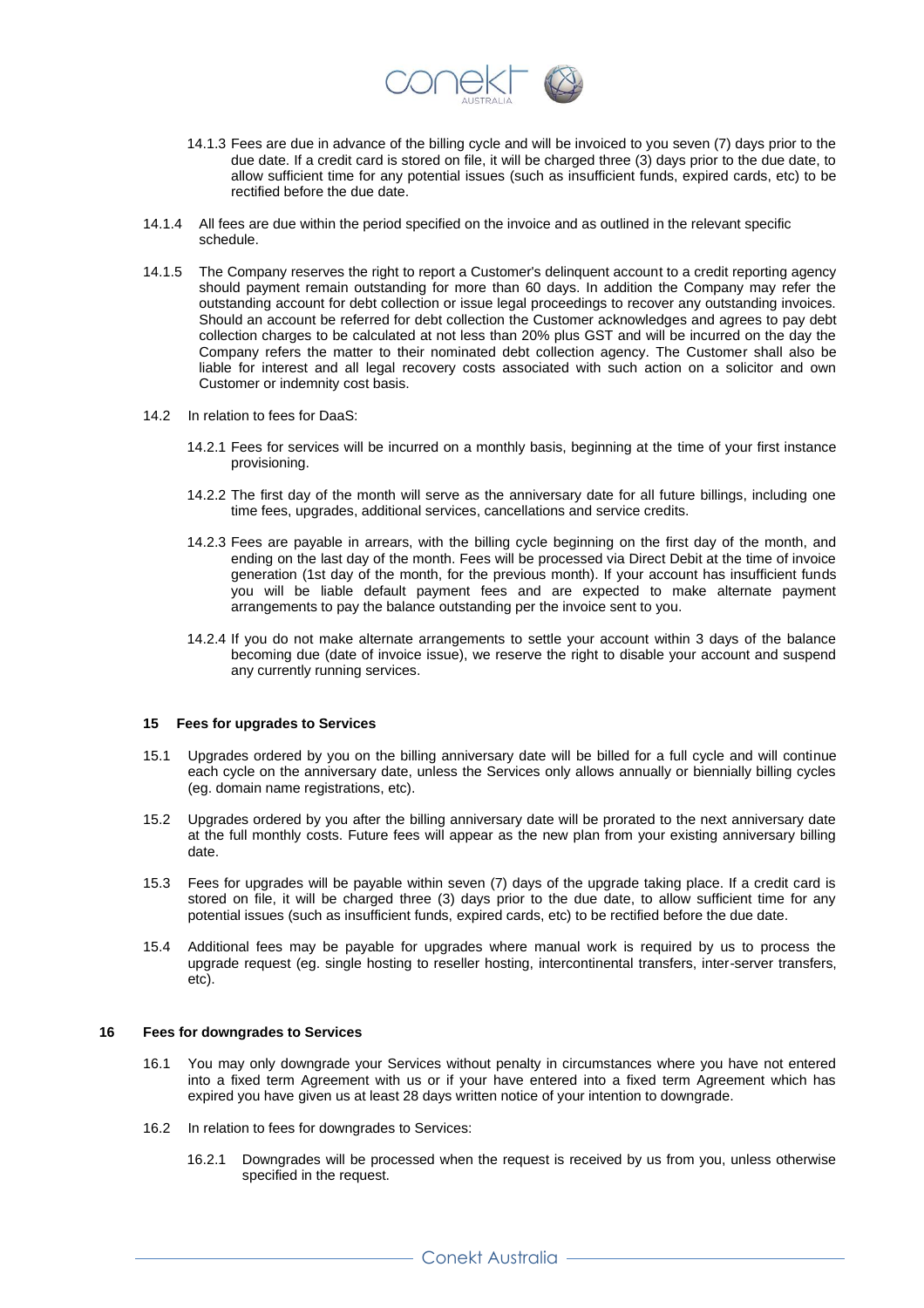

- 16.2.2 A credit will be issued to your account for the difference of any pro-rated pre-paid amount minus the cost of the new plan pro-rated on the chosen cycle.
- 16.2.3 A \$15.00 administration fee may be charged for a downgrade request at our sole discretion. Additional fees may be payable for downgrades where manual work is required by to process the downgrade request (eg. intercontinental transfers, inter-server transfers, etc).
- 16.3 Any fees paid for the setup or establishment of any Services will be automatically deemed as nonrefundable.
- 16.4 Fees for one-off Services including, but not limited to, dedicated IP address, SSL certificates and data blocks, are due within seven (7) of the invoice being issued and are non-refundable.
- 16.5 All published prices are inclusive of any government taxes and charges, unless otherwise noted.
- 16.6 The speed of provisioning new Services is reliant upon you having paid any and all outstanding fees in full.
- 16.7 Failure to pay any fees may result in the account being referred to an external collection agency, which may include interest (calculated daily) and collection costs.
- 16.8 Accounts that are more than three (3) days past the due date will automatically attract an overdue fee of \$10.00 which will be payable on top of the invoice amount.
- 16.9 Accounts that are more than seven (7) days past the due date will be automatically suspended, and a reconnection fee of \$300.00 on top of any outstanding fees may apply to have the service restored.
- 16.10 Accounts which are not paid in full within fourteen (14) days of the due date will be deleted from our servers.

### **17 Suspension and Termination of Services**

- 17.1 We may suspend or terminate Services if:
	- 17.1.1 You are found to be in breach of these terms and conditions;
	- 17.1.2 You are found to be in breach of the Acceptable Use Policy;
	- 17.1.3 You have become insolvent or bankrupt;
	- 17.1.4 You have outstanding fees that are more than seven (7) days past the due date;
	- 17.1.5 You have outstanding fees that are more than fourteen (14) days past the due date;
- 17.2 From time to time we may be required to suspend or disconnect Services without notice, or deny access to the Service during a technical failure, modification or maintenance. If your Service is suspended for excessive resource usage in a shared environment you will be given three (3) formal written opportunities to rectify the issue before permanent suspension is applied.
- 17.3 We may decide at our sole discretion to advise you that your service will be terminated by giving thirty (30) days written notice. In this circumstance, we will refund any prepaid fees for Services on the account.
- 17.4 If your account is closed for any reason, you must pay all outstanding charges by the due dates.
- 17.5 We are under no obligation to provide you with a copy of the data stored on our servers if we have suspended or terminated access to the Service for any breach of terms 17.1 and 17.2. In these circumstances, a copy of the data may be provided to you for an additional fee.
- 17.6 You acknowledge that it is reasonable in all the circumstances that we retain a lien over your Assets in the event that this Agreement terminates and, on such termination, any moneys remain owing to us under this Agreement. In that event, we may retain the Assets until all moneys owing have been paid.
- 17.7 All Assets must be collected from us within seven (7) days after the termination of your service to avoid a holding fee of up to the current average rack unit retail price.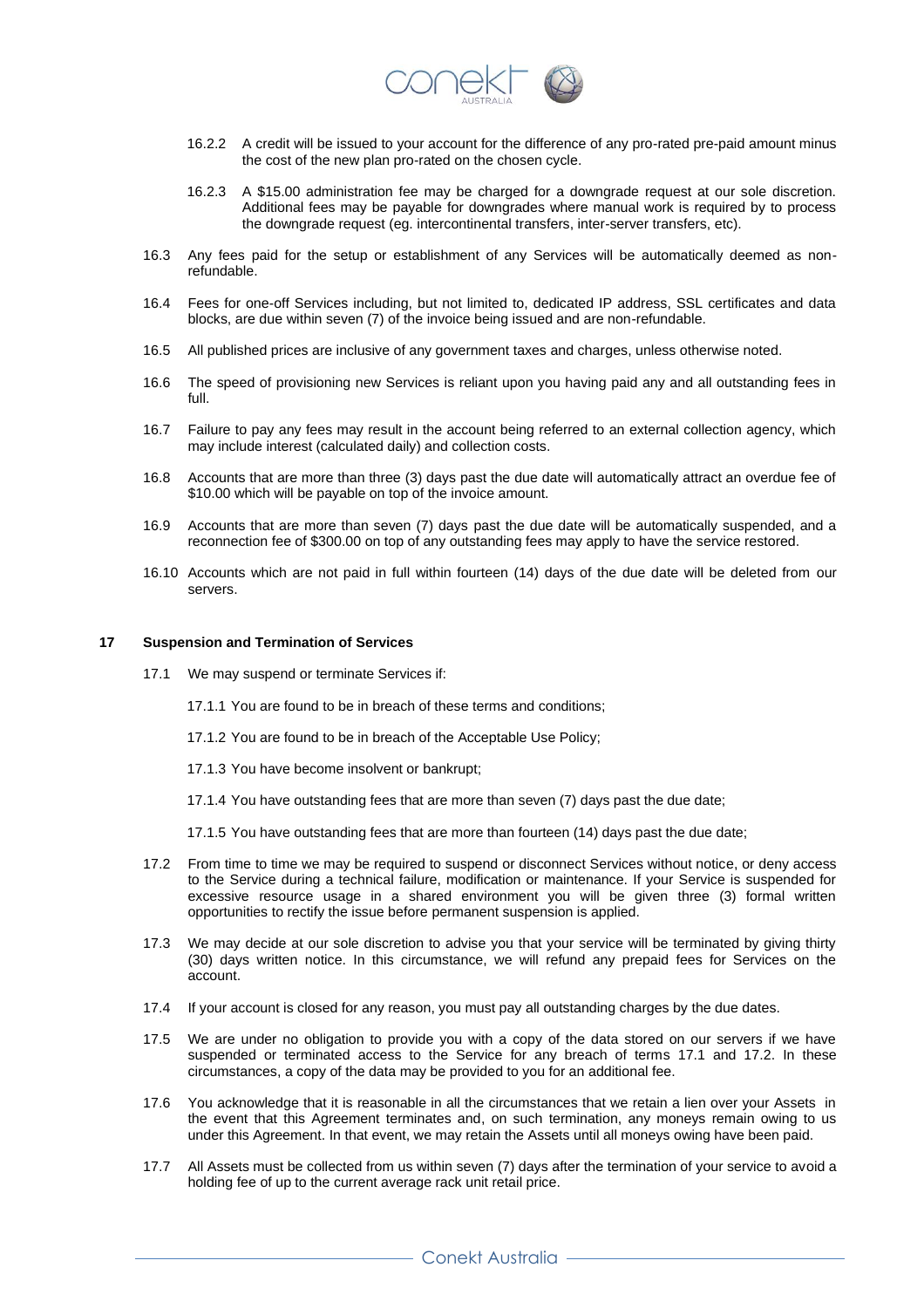

## **18 Cancellation**

- 18.1 You can request cancellation of any Services with us for any reason by submitting a secure cancellation request.
- 18.2 You agree to immediately pay any and all outstanding fees upon cancellation of the Services.
- 18.3 We reserve the right to deny access to services or release data to you until the final balance has been paid.
- 18.4 Cancellation requests must be received by us 28 days before the package renewal date. If cancellation is not received before this time, package renewal costs generated for the next period of time will remain outstanding.

#### **19 Data Management**

19.1 We acknowledge and agree that we must attend to backups during the term of any Services with us and use our best endeavours to ensure the integrity and success of any backup.

## **20 Changes**

20.1 We may update these terms and conditions at any time without notice and you hereby provide your irrevocable consent to us updating these terms and conditions at any time, which will become binding on you.

## **21 Infrastructure as a Service (IaaS)**

- 21.1 You acknowledge that IaaS is powered by VMware vCloud and is the virtual delivery of sever operating systems and resources in the form of hardware, network and storage services.
- 21.2 Under the provision of IaaS, you will be allocated a monthly data traffic quota. Inbound and outbound internet traffic contribute towards this predetermined quota.
- 21.3 You acknowledge that you are responsible for all configuration and maintenance of firewalls, although firewalls will be provided as a standard protocol within the Service.
- 21.4 We do not guarantee latency, or available bandwidth from any resources to the internet or other end points where a non-dedicated link is used.
- 21.5 You hold the responsibility of ensuring that the IaaS is secure, safe and protected from any vulnerabilities. If we believe that your service is compromised and there is potential for a security breach, we may suspend the Service at our own discretion.
- 21.6 You will be allocated one or more IP addresses. Our Third Party Provider takes ownership over these IP addresses and they become their property. The IP addresses cannot be transferred outside of the network however, if you provide your own IP addresses to use within your IaaS, they will remain your property.

## **22 Cloud Connect**

- 22.1 You acknowledge that Cloud Connect is a Veeam compatible off-site backup and storage service.
- 22.2 In order for you to be compatible with Cloud Connect, you must already possess a compatible and licenced version of Veeam on premise.
- 22.3 You acknowledge that when using Cloud Connect you will be allocated two quota's in order to implement the service:

22.3.1 The number of Virtual Machines to backup; and

22.3.2 Your virtual machine total disk storage in Cloud Connect measured in GB.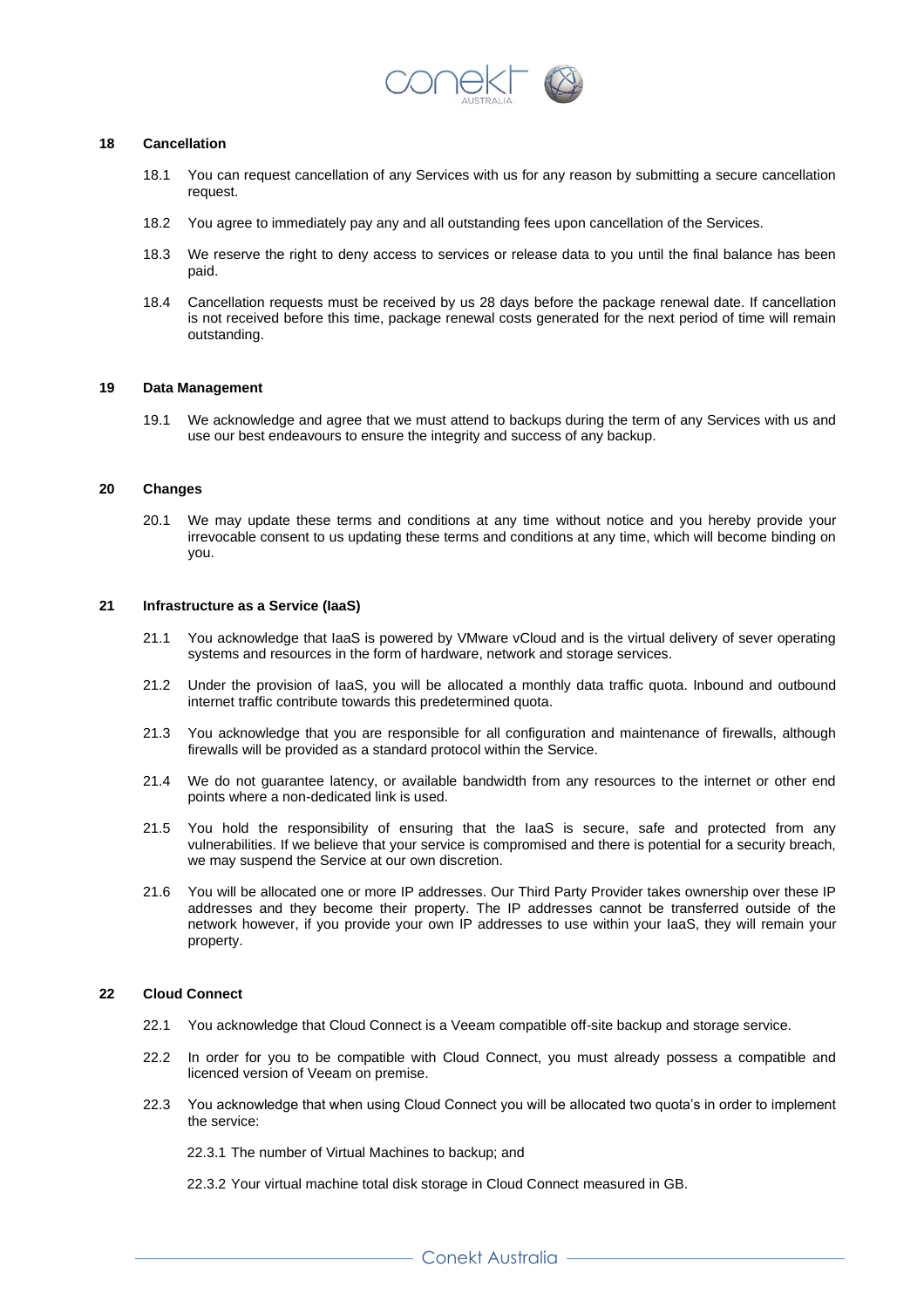

22.4 You acknowledge that you hold full responsibility over passwords and access tokens. Should your service become compromised we reserve the right to suspend or terminate the Service if no actions have been taken by you to resolve the issue in a reasonable timeframe.

#### **23 VoIP**

- 23.1 VoIP provides comprehensive voice services.
- 23.2 Call charges are made from initial call answering and ends upon call termination. Charges apply for phone conversation, answering machine, incorrect number, unavailable service announcement and disconnected service.
- 23.3 You are responsible for all freight charges.
- 23.4 We have the right to conduct a rate review as required, and implement any rate changes immediately.
- 23.5 You hold full responsibility over your passwords. Should the service become compromised we reserve the right to suspend or terminate the service if no actions have been taken by you to resolve the issue in a reasonable timeframe.
- 23.6 We are not liable for any malicious activity, unlawful distribution of protected information or unprecedented security breaches of your VoIP service.
- 23.7 You hold responsibility for all usage charges. It is your responsibility to ensure all security is up-to-date. We will advise of security precautions, you must implement and monitor these precautions and ensure any unauthorized use is prevented.
- 23.8 We are not responsible for the maintenance or upgrading of hardware and your side software unless previously specified.

#### **24 Indemnification**

- 24.1 You agree that you shall, indemnify, save and hold us harmless from any and all demands, liabilities, losses, costs and claims, including legal costs (on an indemnity basis or solicitor/client basis, whichever is higher) claimed or asserted against us, our agents, account holders, officers and employees, that may arise or result from any service provided or omitted, performed or agreed to be performed.
- 24.2 You agree to defend, indemnify and hold us harmless against liabilities arising out of;
	- 24.2.1 any injury to person or property caused by any products sold or otherwise distributed in connection with our Third Party Provider's servers;
	- 24.2.2 any material supplied by you infringing or allegedly infringing on the proprietary rights of a third party;
	- 24.2.3 copyright infringement;
	- 24.2.4 any defective products sold from our Third Party Provider's server and any defamatory or allegedly defamatory material on our Third Party Provider servers.
	- 24.2.5 the negligence or intentional acts or omissions of any of you or your officers, agents, employees or contractors;
	- 24.2.6 your use of the Services;
	- 24.2.7 any breach of the Acceptable Use Policy;
	- 24.2.8 the transmission of or the presence of any illegal, fraudulent or offensive material by you;
	- 24.2.9 any breach of this Agreement by you; or
	- 24.2.10 any wilful, unlawful or negligent act or omission of you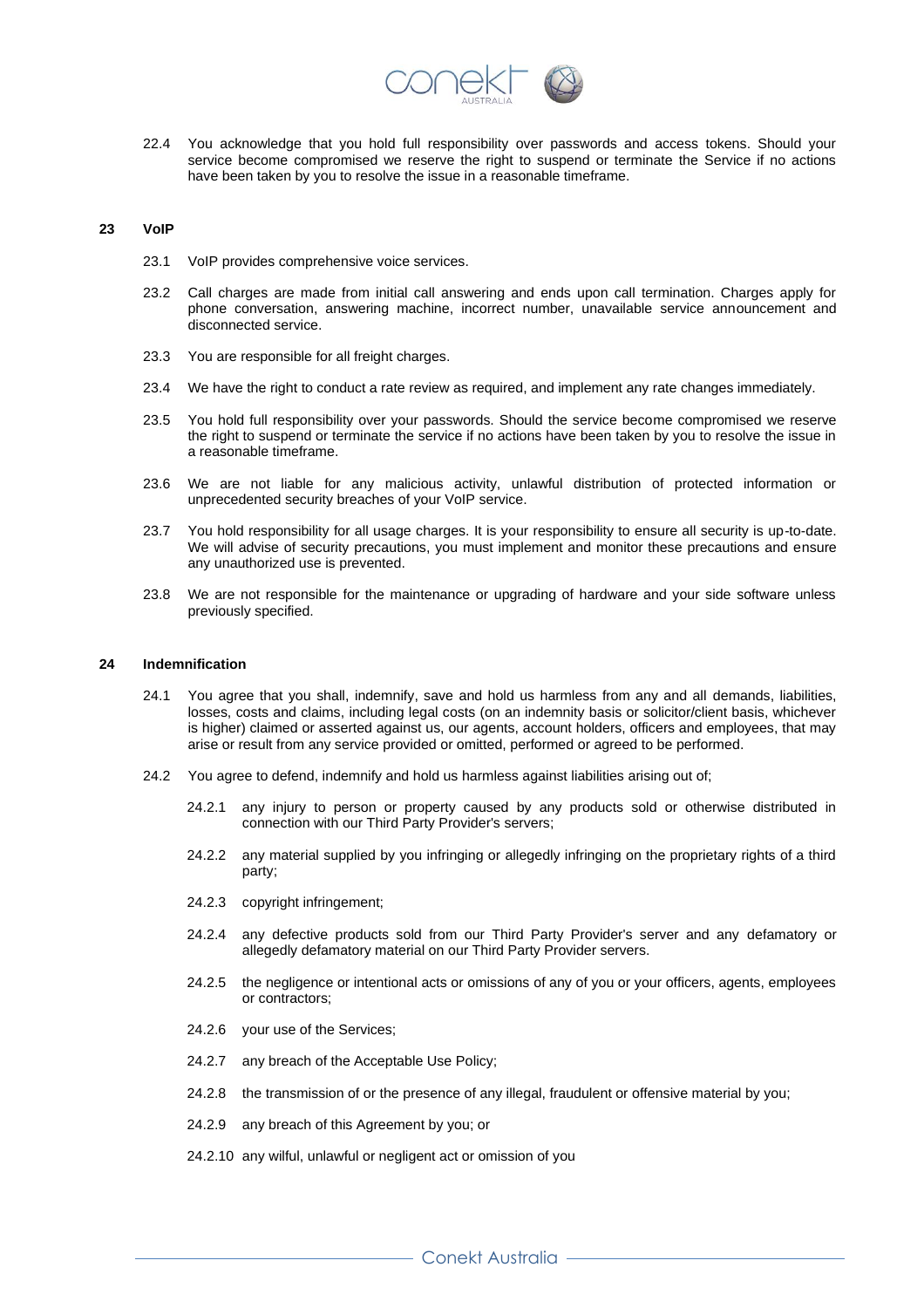

## **25 Access to Location**

- 25.1 You will use your best endeavours to give us as much notice as we require of a request to enter the Location.
- 25.2 In the case of failure of any of your Equipment requiring urgent repairs necessitating unscheduled access to the Location, You must notify us as soon as practicable and make arrangements for access to the Location.
- 25.3 Third Party Provider may charge fees for access to the Location outside of the agreed complimentary monthly visits, as specified in the relevant Agreement.
- 25.4 You agree to comply with our security regulations and other local site operating policies and procedures as advised by us to you from time to time.
- 25.5 You and your agents, employees and contractors must not interfere with or modify any equipment at the Location other than your Equipment.
- 25.6 You and your agents, employees and contractors must not cross-connect any of you Equipment with any other equipment at the Location without our prior written consent (which is subject to your agreement to pay additional Charges for such cross-connect Services) and the third party owner of such other equipment.
- 25.7 You will be liable for any damage to other equipment by you, your agents, employees or contractors.
- 25.8 Unless you have Secure Access Status (which is personal to the Key Holder and cannot be assigned or delegated without our consent.) You must be accompanied by an authorised Third Party Provider staff member when accessing the Location, and may be denied access to the Location unless accompanied by such authorised Third Party Provider staff member.

## **26 General Obligations**

- 26.1 During the Term you will:
	- 26.1.1 provide, monitor and maintain your own network and network security on any directly attached or accessing network to the Service including VPN and internet access points;
	- 26.1.2 adhere to our and the Third Party Provider's operational procedures and technical specifications (where applicable) and any other reasonable directions given by us in relation to Your obligations under this Agreement from time to time;
	- 26.1.3 not do, or permit to be done, any act which damages the reputation of us;
	- 26.1.4 provide us with all information, assistance and cooperation reasonably requested by us in order to enable us to meet our obligations under this Agreement including, without limitation, all information, assistance or cooperation required in relation to the resolution of any dispute between us or any of our Related Bodies Corporate and any supplier or any other third party in relation to the Services;
	- 26.1.5 ensure that all equipment that you connect to our Third Party Provider Network is appropriate, adequately maintained and meets minimum technical standards determined by the Australian Communications Authority

## **27 Acknowledgements**

- 27.1 You acknowledge that our Third Party Provider network is not necessarily a secure and confidential method of communications and you shall transmit data on our Third Party Provider network at your own risk.
- 27.2 You acknowledge that neither us or our Third Party Provider does not and cannot in any way supervise, edit or control the nature, content and form of any material available to be accessed through use of the Services and that we are not responsible in any way for the nature, content and form of that material, access to that material or use of that material.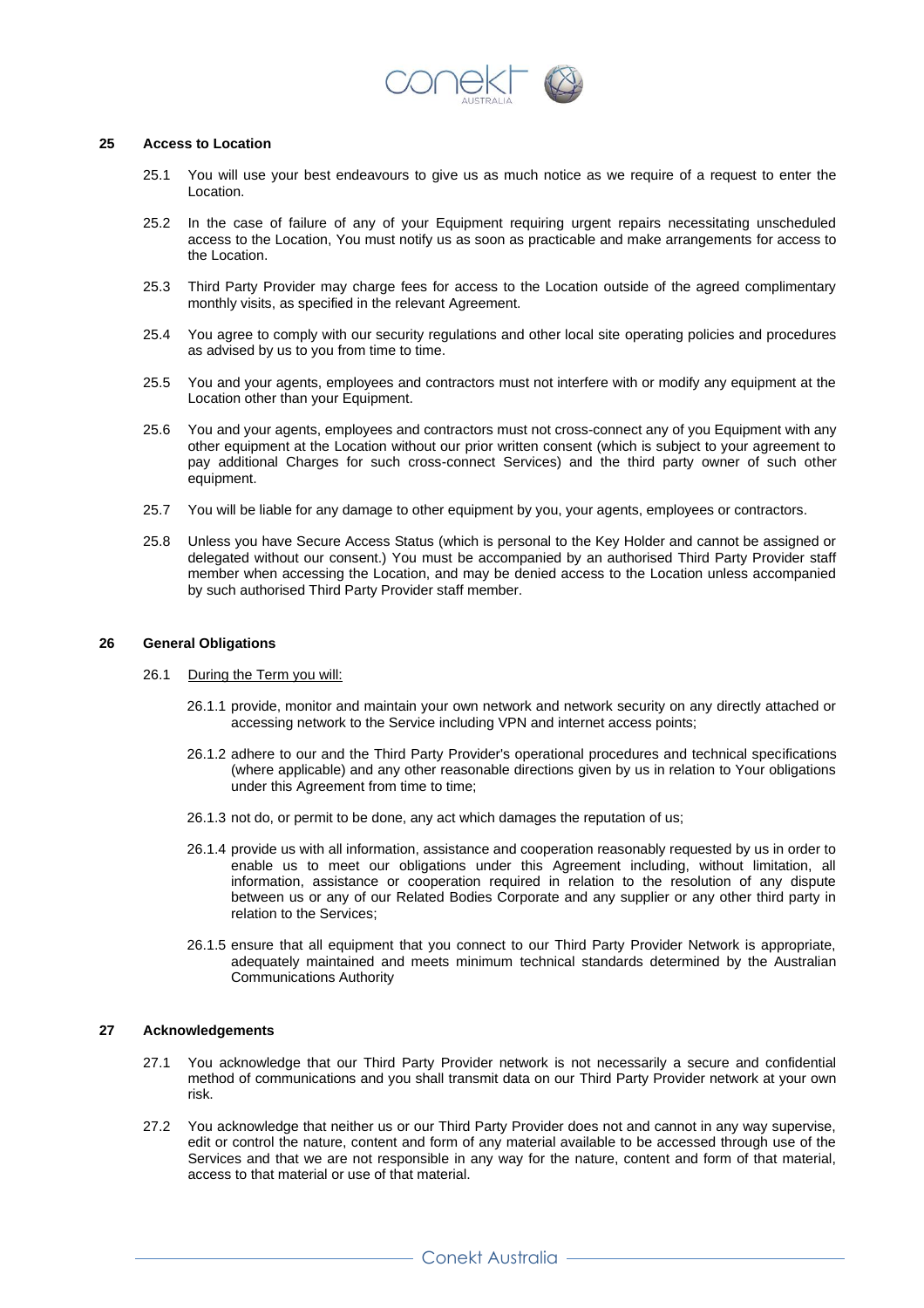

- 27.3 You acknowledge that we will not be responsible for ensuring that any material sent or received by means of the Services is sent or received correctly.
- 27.4 You acknowledge that, to the extent permitted by law, we make no representations or warranties as to the effectiveness or fitness for purpose of any access restrictions, our Third Party Provider' network security or your network security. You shall make no claim against us concerning any access restrictions, our Third Party Provider's network security or your network security.
- 27.5 You agree not to disclose to any other person any identification or log-in information, whether in use or not, nor any other confidential information relating to the Services, other than to your employees, agents and contractors who require this information to properly perform their function.
- 27.6 You acknowledge that we may assign or novate our rights and obligations under this agreement and any other services agreement we may enter into with you at any time without notice and you hereby irrevocably consent to any such assignment or novation.

## **28 Fault Reporting**

#### 28.1 Procedures:

- 28.1.1 During the Term you must report any faults in relation to the Services in writing to us. You acknowledge and agree that we will only respond to faults reported in accordance with these procedures.
- 28.1.2 We reserve the right to charge you at our then commercial rates for fault restoration services if we respond to a request from you and we are able to demonstrate that:
	- i) the failure to provide the Service to you was not due to a matter for which we are

responsible; and

ii) the fact that we are not responsible for that matter would have been disclosed upon

reasonable investigation by you.

28.2 Fault Restoration Exclusions:

28.2.1 Our fault restoration obligations do not extend to faults caused as a result of:

- 28.2.2 any fault in equipment, software or any network unit which does not form part of the network owned by our Third Party Provider or any of our Related Bodies Corporate;
- 28.2.3 damage due to causes external to the facilities used by our Third Party Provider to provide the Service;
- 28.2.4 interference;
- 28.2.5 Force Majeure; or
- 28.2.6 planned outages.

## **29 Compliance**

#### 29.1 Privacy Obligations:

- 29.1.1 You must comply with your obligations under the Privacy Act.
- 29.1.2 You shall also comply with any reasonable direction of us with respect to the collection, use, disclosure, storage and disposal of personal information.
- 29.2 Compliance: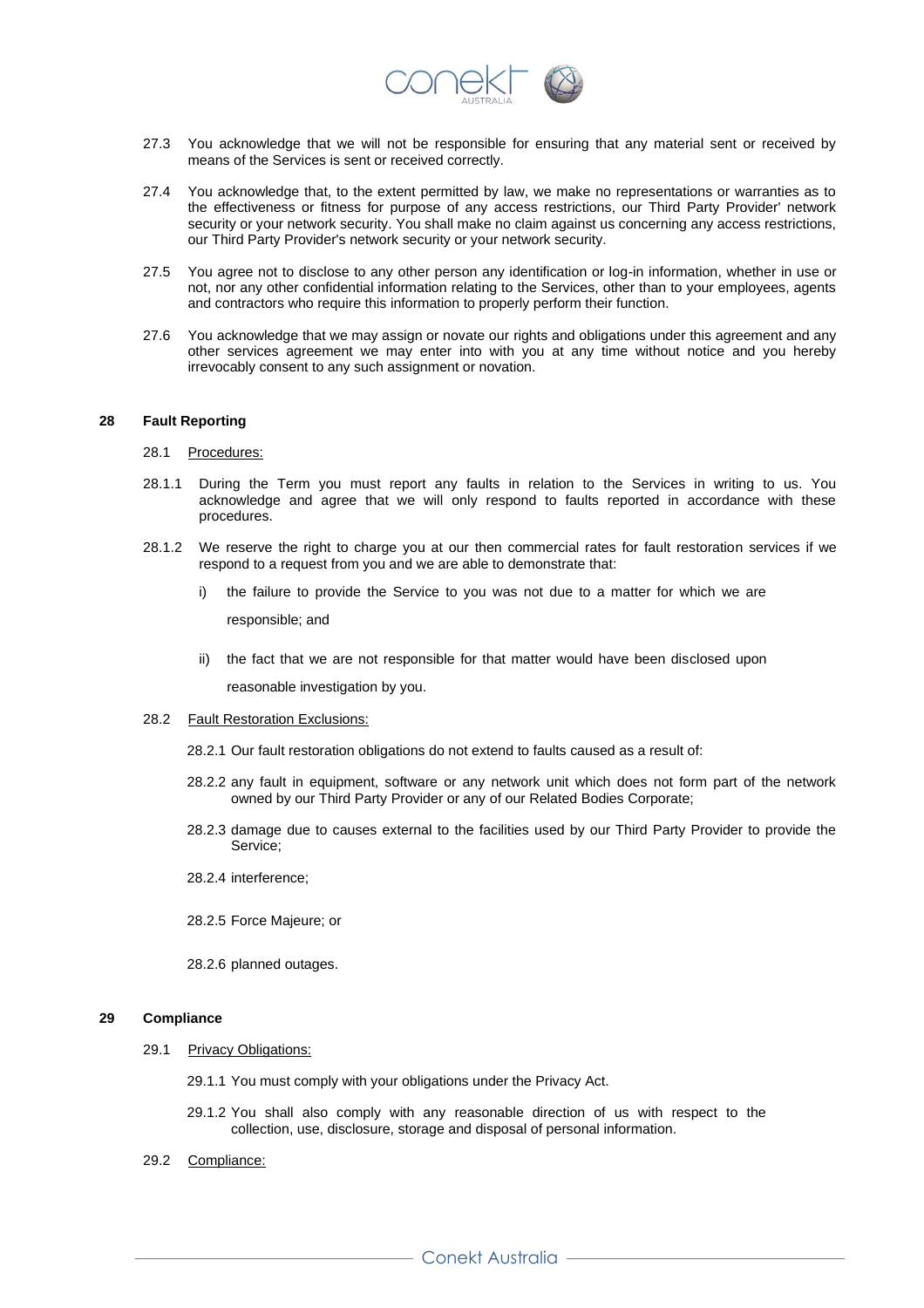

- 29.2.1 Each party shall comply with all relevant local, State and Commonwealth laws and regulations and any registered industry based codes of practice.
- 29.2.2 Each party shall comply with the provisions of the Telecommunications Act and the Interception Act. In particular, you acknowledge that we may be required to disclose information to comply with Part 13 of the Telecommunications Act. In such a case we will use our reasonable endeavours to advise you of the information provided to the enforcement agency.
- 29.2.3 Each party must provide the assistance the other party reasonably requires to comply with relevant local, State and Commonwealth laws and regulations and any registered industry based codes of practice.

## **30 Taxes and Disputed Invoices**

#### 30.1 Taxes:

- 30.1.1 All prices quoted for supplies made and/or to be made under this Agreement are in Australian dollars and are exclusive of GST.
- 30.1.2 If GST is applicable to any supply made by Third Party Provider under this Agreement, Third Party Provider is entitled to add to the amount otherwise payable an additional amount for the applicable GST.
- 30.1.3 You hereby agree to pay us such GST charge in the same manner and at the same time as the payment for the relevant supply.
- 30.1.4 We will issue tax invoices to you for the purposes of GST.
- 30.1.5 If required by applicable law, we will give you an adjustment note arising from the adjustment event relating to a taxable supply made under, or in connection with, this Agreement within 30 days after the date we become aware of the adjustment event.
- 30.1.6 For the purposes of this clause 25, "GST" means the Goods and Services Tax under the A New Tax System (Goods and Services Tax) Act 1999 (Cth).
- 30.2 Disputed invoices:
	- 30.2.1 In the event of a Billing Dispute, you may, by written notice provided to us in accordance with clause 30.3, invoke the dispute resolution mechanism in this clause 30.2.
	- 30.2.2 A Billing Dispute must be initiated only in good faith.
	- 30.2.3 You must pay all undisputed amounts in the invoice containing the Charge that is being disputed in full in accordance with this Agreement.
	- 30.2.4 We are not obliged to accept a notice of a Billing Dispute in relation to an invoice unless you have complied with the above clause.
	- 30.2.5 Subject to all of the requirements of this clause being met, we will investigate a Billing Dispute within 20 Business Days of receipt by us of a Billing Dispute Notice in accordance with clause 30.3, and will report to you on our findings as soon as possible after completing such investigation.
	- 30.2.6 Where you are required to pay a previously disputed Charge that you withheld, you shall pay interest at the Interest Rate on any such amount. Interest shall accrue daily from the date on which each relevant amount was first withheld by you until the date it is paid in full to us.
- 30.3 Notification of Disputed Invoices:
	- 30.3.1 You must notify us of any Billing Dispute within 30 days of the date of receipt of the invoice to which the dispute relates (in relation to which time is of the essence) by submitting a completed Billing Dispute Notice to us by email.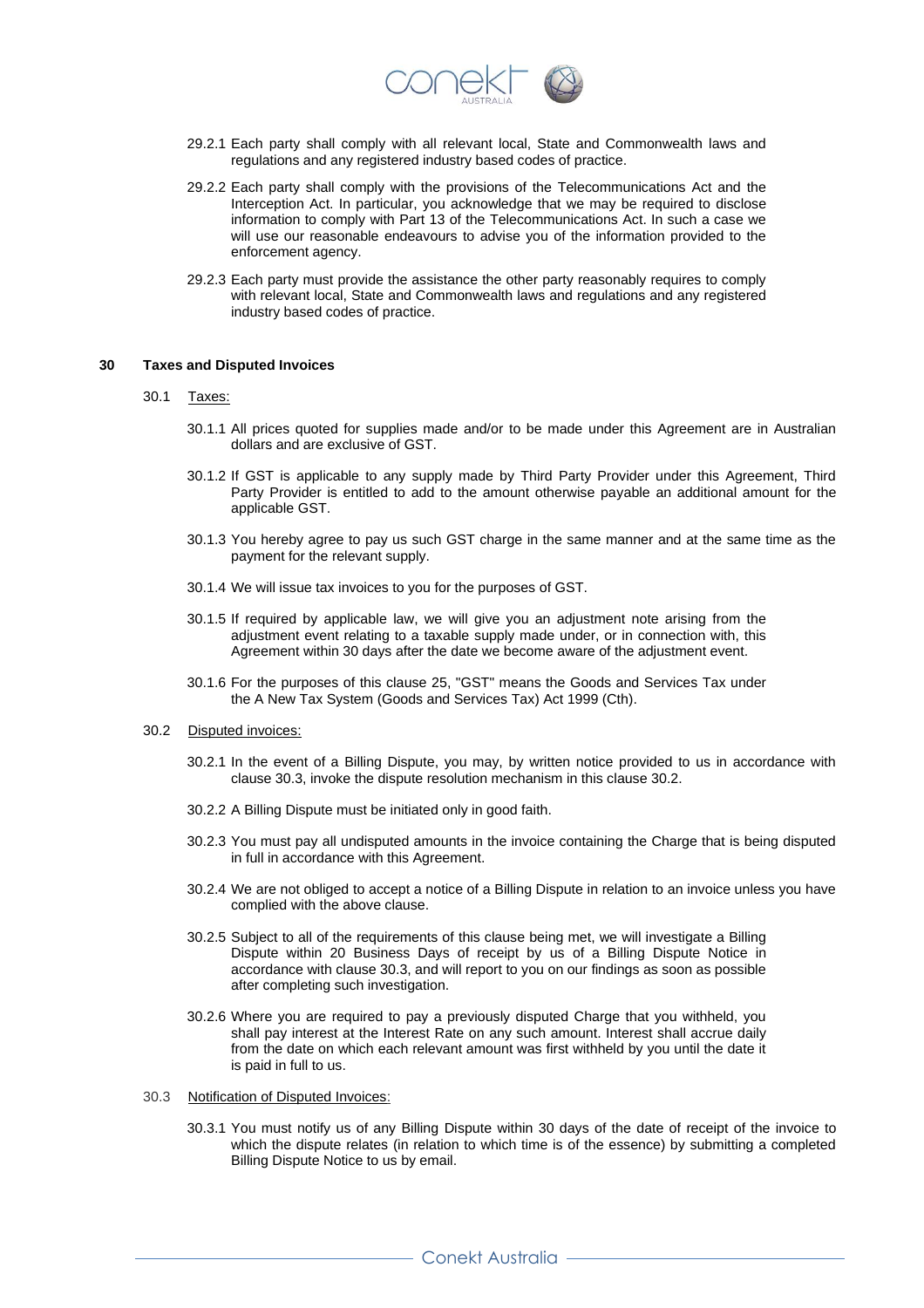

- 30.3.2 You must provide any further details reasonably requested by us in relation to the Billing Dispute.
- 30.4 Failure to notify us

30.4.1 In the event that you do not:

- i) notify us of a Billing Dispute within the time period specified in clause 30.3.1; or
- ii) provide the requested additional information to us within 14 days of receipt of our request for further information under clause 30.3.2; or
- iii) pay all amounts (excluding any disputed amounts, subject to Your compliance with clause 30.2) in the invoice to which the Billing Dispute relates by the due date,
- iv) then all amounts in the invoice to which the Billing Dispute relates will be deemed to be agreed and accepted by you and acknowledged as a debt due and payable in accordance with the terms of this agreement.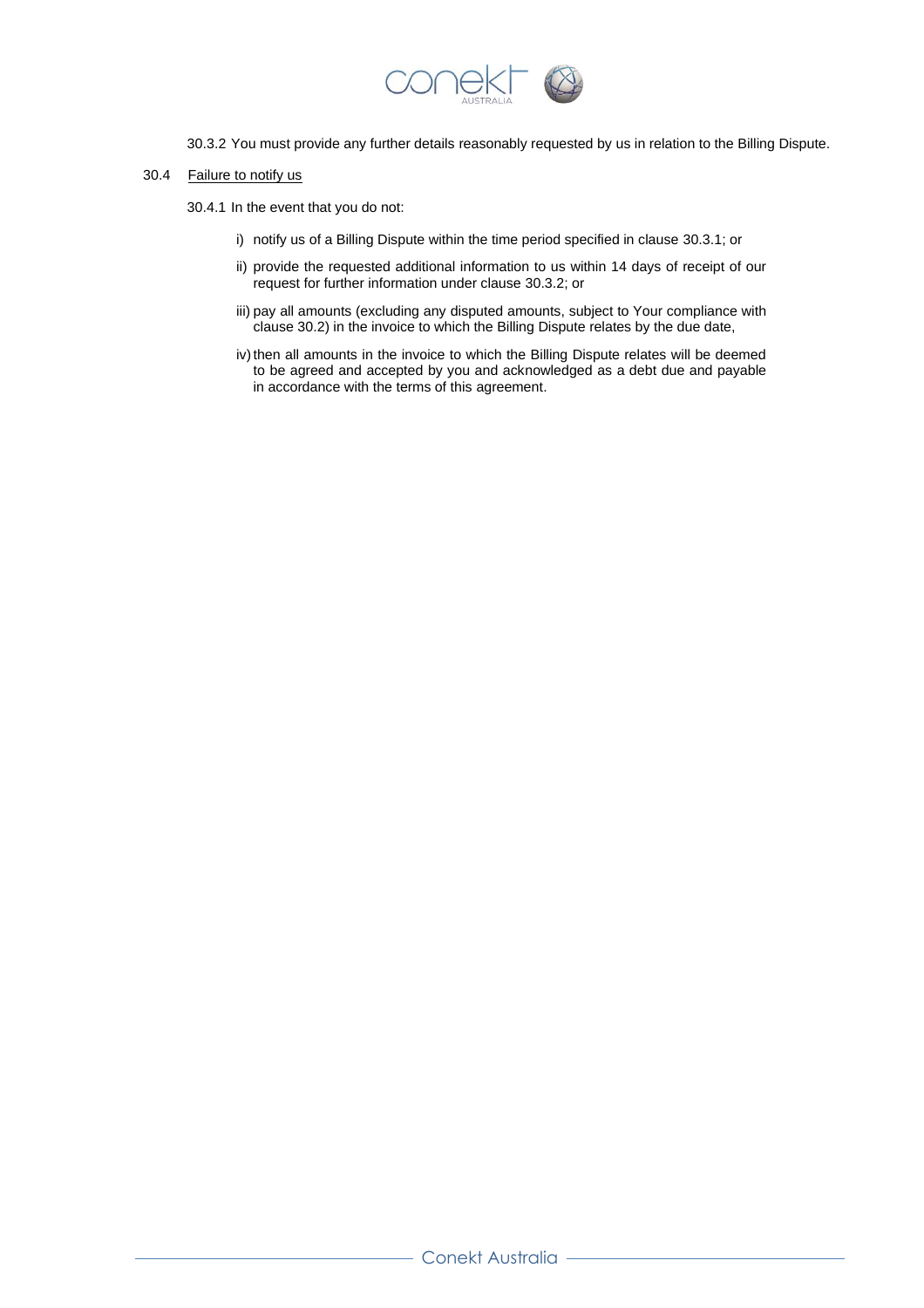

## **31 Guarantee**

- 31.1 In consideration of us agreeing to enter into this Agreement at your request and the request of the Guarantor, the Guarantor hereby guarantees to us the due and punctual performance by you of your monetary and other obligations under this Agreement (the "Guaranteed Obligations").
- 31.2 As a separate and independent obligation the Guarantor agrees to indemnify us against all losses, costs, liabilities or damage which we may suffer or sustain as a result of the non-payment of any moneys or the non- performance of any obligations under this Agreement by you whenever and as often as such event occurs.
- 31.3 The obligations of the Guarantor under this guarantee and indemnity are principal obligations imposed upon the Guarantor as principal debtor. Accordingly the Guarantor:
	- 31.3.1 acknowledges that we have the right to make a claim or demand against the Guarantor pursuant to this guarantee and indemnity without having first taken any proceedings against you or any other person.
	- 31.3.2 This guarantee and indemnity is not to be considered as wholly or partly discharged unless and until all of the Guaranteed Obligations have been satisfied in full.
- 31.4 This guarantee and indemnity is not impaired or discharged by:
	- 31.4.1 any variation (with or without the consent of the Guarantor) whenever made to this Agreement;
	- 31.4.2 any breach, willful or otherwise, of any obligation of you under this Agreement with or without your consent or knowledge, or that of the Guarantor or us;
	- 31.4.3 the granting of time, credit, forbearance, indulgence or concession to you or to any other Guarantor;
	- 31.4.4 any compromise, abandonment, waiver, release, variation or redemption or compounding by us of any of our rights under this Agreement or against any other Guarantor;
	- 31.4.5 the unenforceability in whole or in part of this guarantee;
	- 31.4.6 and indemnity against any other Guarantor or that any other Guarantor has not executed the Agreement;
	- 31.4.7 the fact that all or any part of the moneys owing by you may not or may cease to be recoverable from you or any other person liable for any reason (other than the same has been fully paid or satisfied);
	- 31.4.8 the liquidation, death, insolvency or bankruptcy (as the case may be) of you or any Guarantor; the avoidance for any reason by statute or otherwise of any payment by or on behalf of you or any Guarantor;
	- 31.4.9 the transfer or assignment of the benefit of this Agreement to any person or corporation;
	- 31.4.10 you being under any legal disability;
	- 31.4.11 the fact that we might have entered into this Agreement as agent for an undisclosed principal;
	- 31.4.12 an obligation under this Agreement being unenforceable for any reason; or
	- 31.4.13 any other matter or thing which but for this provision could or might operate to abrogate the effect of provisions of this guarantee and indemnity.
- 31.5 If there are two or more Guarantors then the obligations under this guarantee and indemnity binds them jointly and each of them severally. A reference to Guarantor means all Guarantors, any 2 or more and each of them.
- 31.6 Each Guarantor represents and warrants to us that it is to the Guarantor's commercial benefit that it enters into this Guarantee and Indemnity.